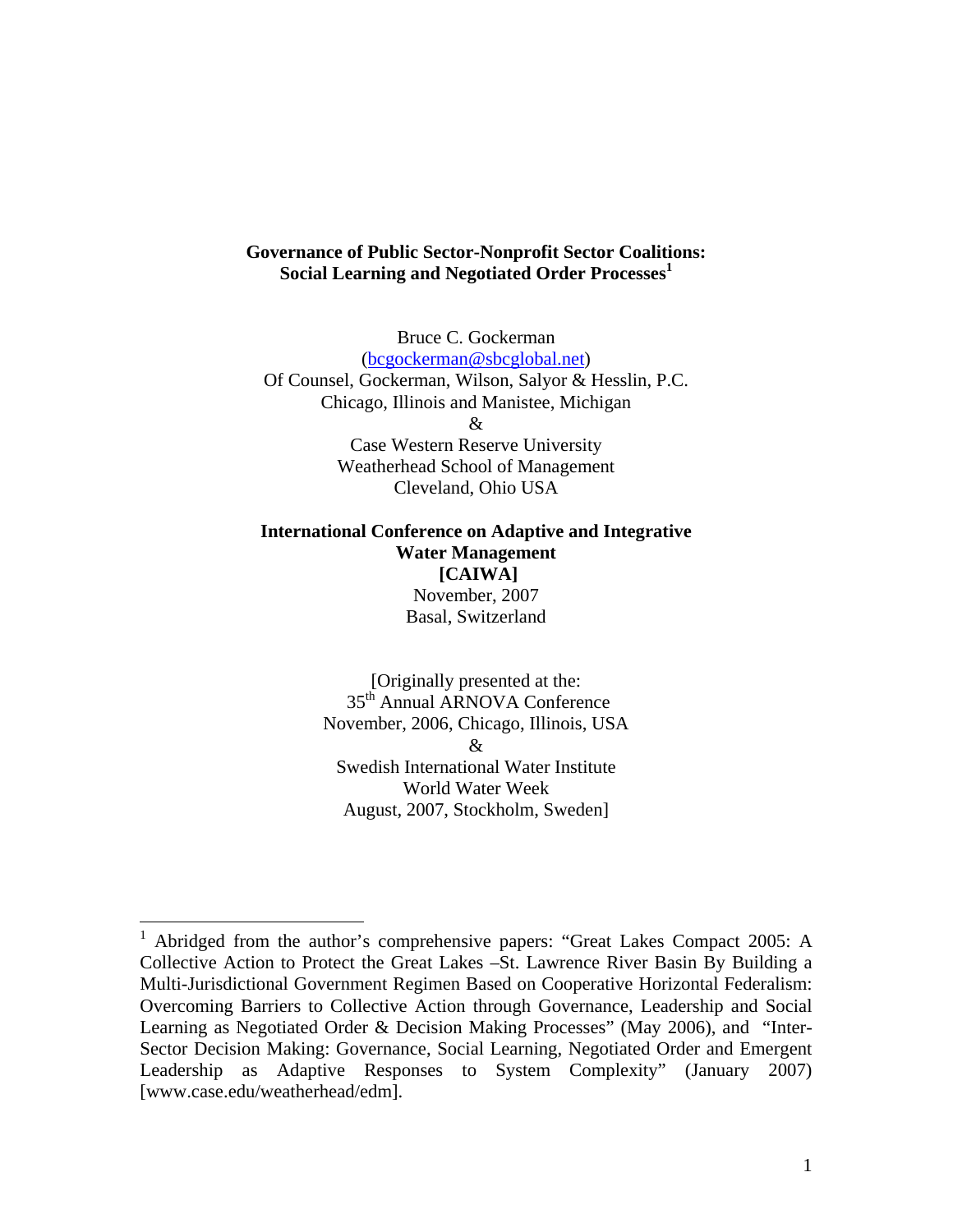# **Work Shop: Making Governance Systems Effective Category: Governance/Decision Making in Complex Environments**

# **Introduction:**

Organizational effectiveness is dependent upon effective and competent governance. Governance within the public sector is unique because its structure takes the form of elected and appointed officials who are legally obligated to provide such governance. The structure is significantly rule based, but most important, transparency in decision making is mandated by state and federal open meeting and freedom of information acts. Such transparency distinguishes public from private and not-for-profit forms of governance, not withstanding the efforts to build substitutes for transparency in those other sectors. Because the policy choices and factual basis for those choices are made under the spot light public transparency provides, the demand for detailed facts and development of policy alternatives takes a dominate role in public sector decision-making process compared to the private and not-for-profit venues. Further, public governance and policy can affect substantial numbers of organizations and persons in the broader society, which dictates that a broader consideration of stakeholders must be consulted or included in some way in the development of public policy, especially in the governance of the commons (common pool resources). While a publicly traded corporation may be required to comply with SEC reporting and governance standards, the actual direct responsibility is to a limited number of members of a board of directors. The same is true in the Not-for-Profit Sector. Ultimately, responsibility is to a limited board of directors and possibly to a membership, such as in the world of electrical co-ops. Public Sector governance is complicated exponentially because of the situation complexity faced by public governance actors.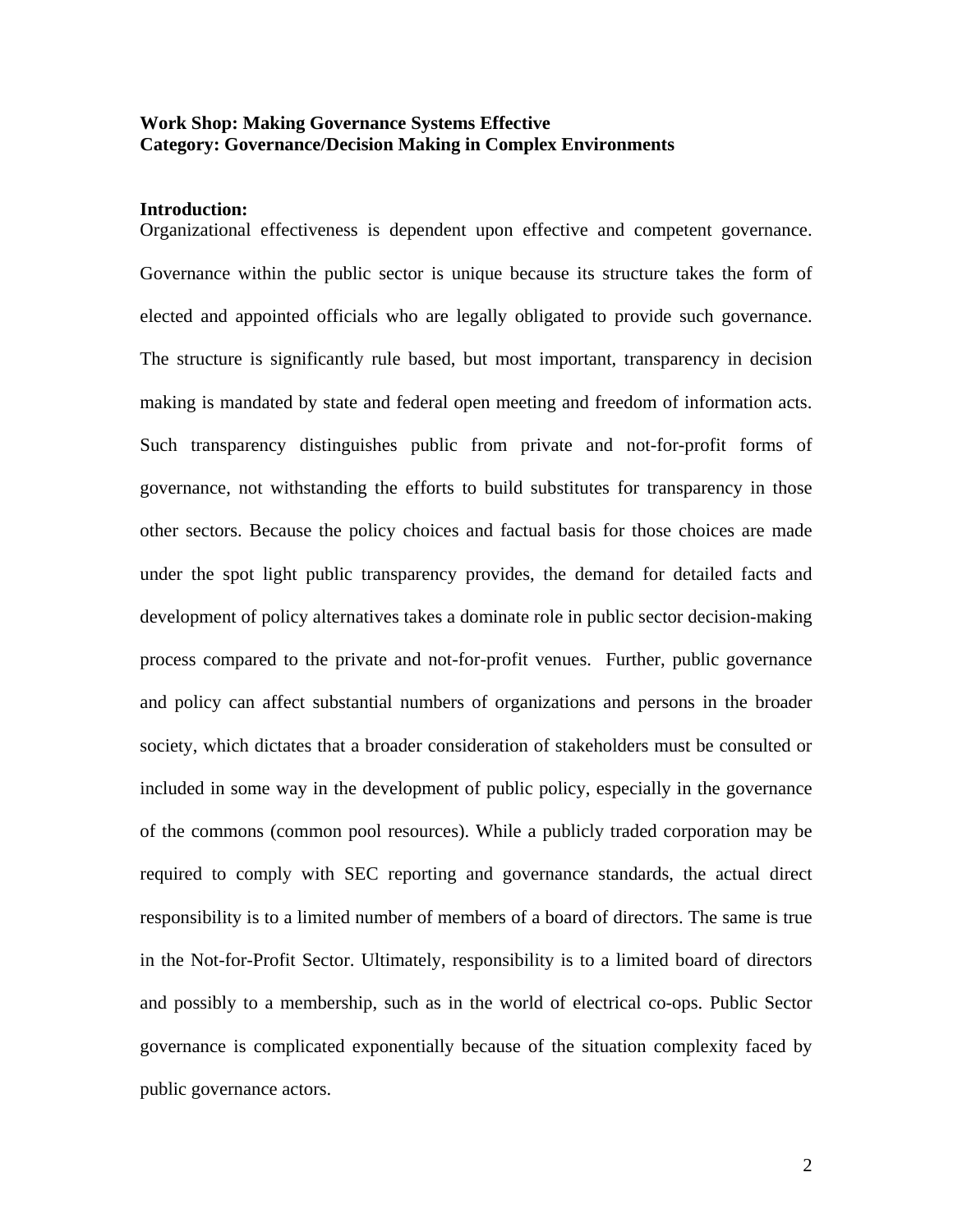The effort of the Great Lakes States (Minnesota, Wisconsin, Illinois, Indiana, Michigan, Ohio, Pennsylvania and New York) to create a regional regimen of water quality and quantity standards for the Great Lakes St. Lawrence River Basin exemplifies situation complexity. It demonstrates the difficulty in developing and executing policy that requires substantial cooperation, coordination and political support. And, some of the Great Lakes water resources are owned by Canada and her provinces of Ontario and Quebec, making the already complex processes of governance that much more layered, complex and difficult to navigate. The complexity shown graphically is:



An examination of the detailed processes of Governance and decision making reveals how the Council of Great Lakes Governors (CGLG) reached agreement on a proposed regional water management regimen for the Great Lakes. The points of interest for this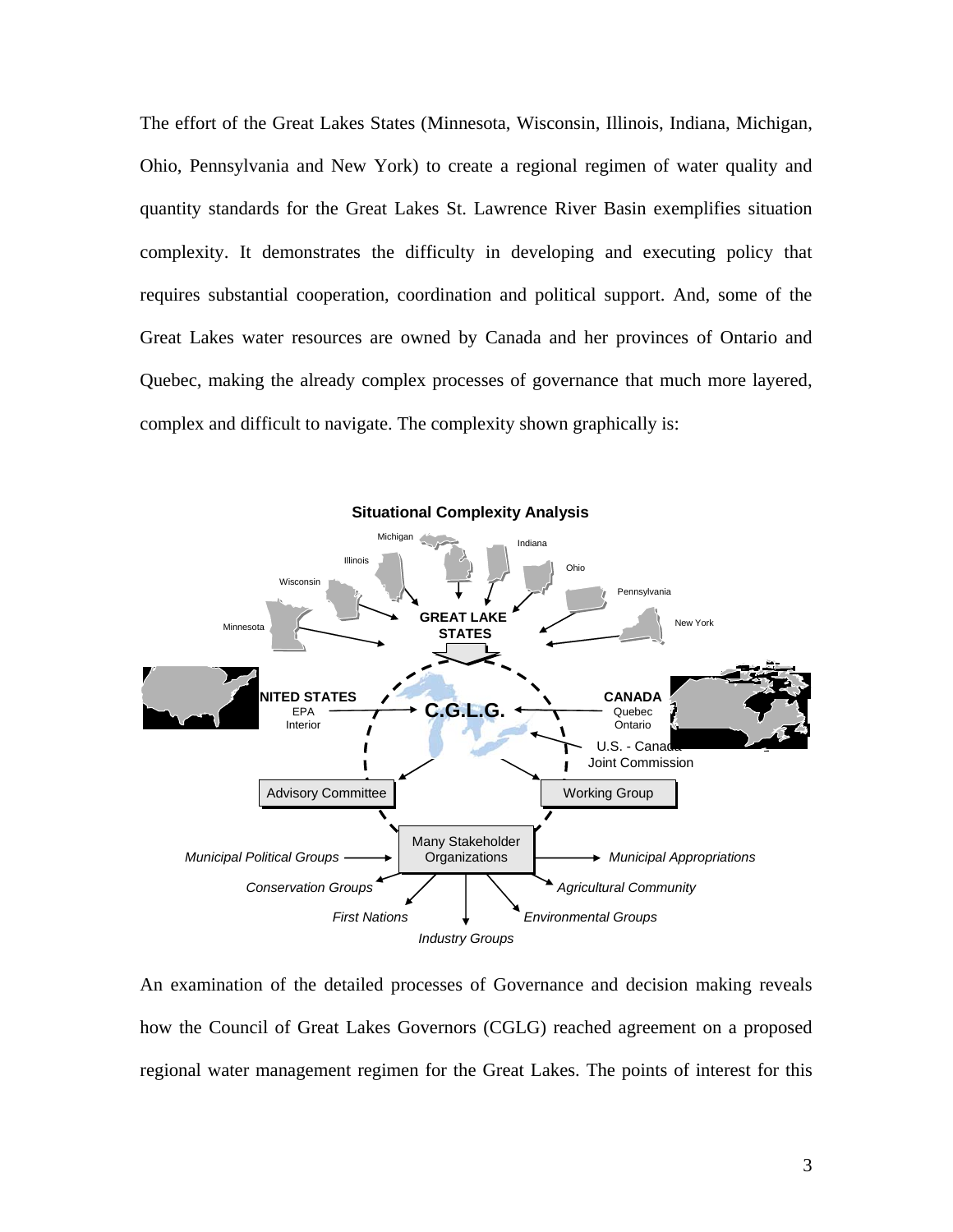SIWI World Water Week Workshop discussion are: (1) the Governance structure employed, which allowed the public policy development process to proceed without full transparency; and (2) the decision making processes whereby social learning and negotiated order were the critical decision making models used to reach the goal of a constitutional [proposed] compact.

# **Discussion:**

The Governance Structure and Decision Making Process are the critical parts of this study.

### **Governance Structure**:

 Because the various waters of the Great Lakes are owned by the Great Lake States under the public trust doctrine<sup>2</sup>, there can be no meaningful protective collective action without the involvement of those multiple jurisdictions. Further, states do not have the legal authority to enter into enforceable agreements with one another. Rather, they must follow the U.S. constitutional process of developing an interstate compact, which must be approved by both houses of the U.S. Congress. This complexity is further compounded by the fact the waters establish international boarders with Ontario and Quebec, Canada. To be enforceable as between Canada and the United States, a formal treaty is necessary.

 The governors and premiers used the Council of Great Lakes Governors [CGLG], a NGO they established, as a mechanism to organize the governmental collective effort. While ownership of the water resources may reside in the political jurisdictions, marshalling sufficient political support required engaging many stakeholder groups in the process including conservation, environmental, municipal and industrial representatives.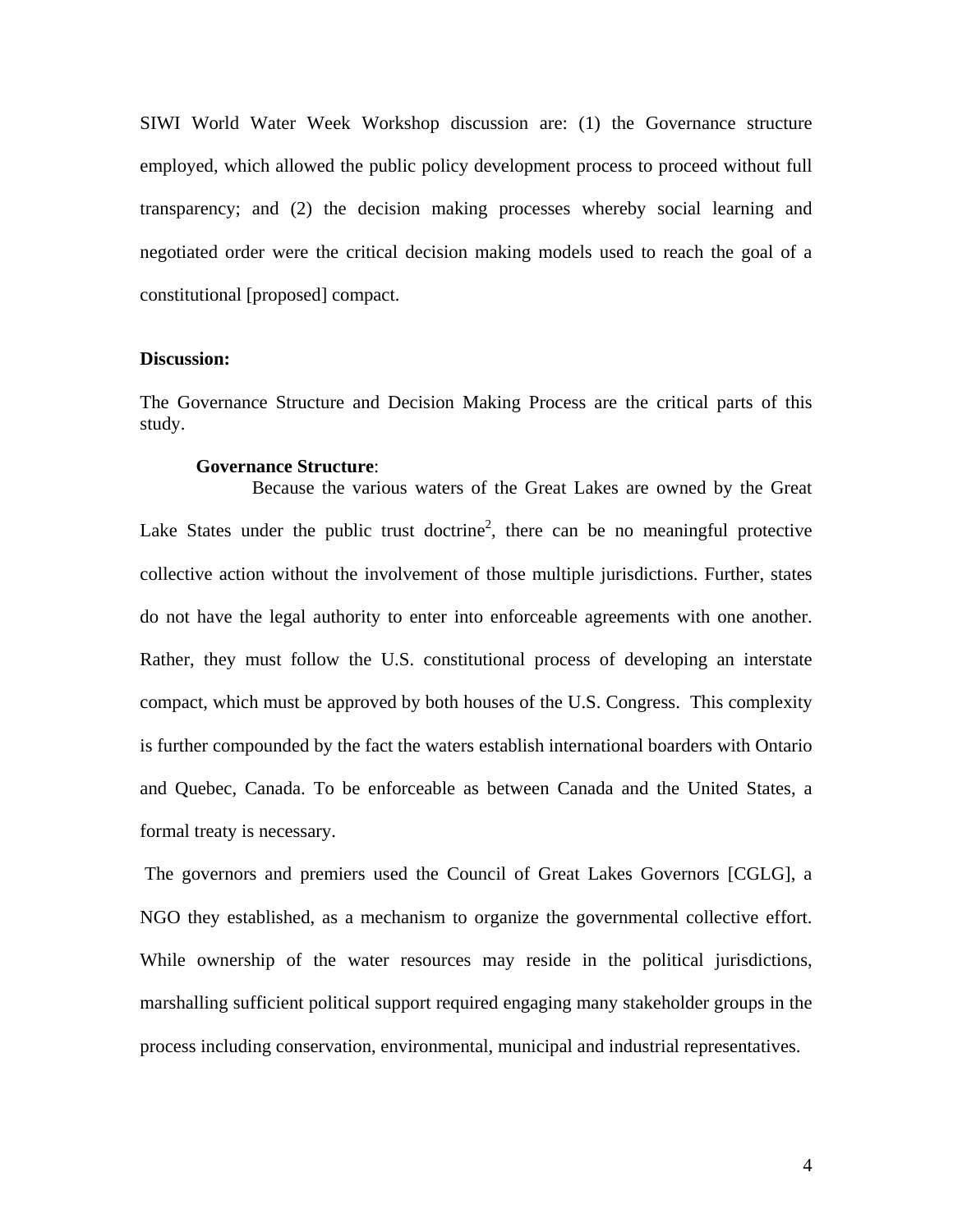The Structure of the CGLG was comprised of two major sections, The Working Group and the Advisory Committee. The Working Group was comprised of governor appointments and was charged with the overall responsibility of crafting the agreements the states and provinces would subsequently approve. The Working Group had three subcommittees: a technical committee, a compact committee and an international committee The Advisory Committee (advisory to the Working Group), consisted of stakeholder organizations selected and asked to participate by the CGLG. Interestingly, this method of using the CGLG, the Advisory Committee and the Working Group to develop public policy and craft implementing agreements *were not* subject to open meeting and freedom of information acts, which would be the case if a government to government structure had been used. Indeed, participants in the process recognized that open and frank discussions and tough negotiations required *not* working in the spotlight of transparency. Only in a private or semi-private setting could official organizational position statements be set aside and the expression and debate of vital and fundamental interests begin. On the other hand, the Advisory Committee operated in a more open fashion until such time as negotiations became focused and intense. In retrospect, as one Participant noted, the CGLG structure allowed the Working Group to work privately while the Advisory Committee acted as the open political foil for the contentious stakeholders and their members and the press.

This is not to say that the governance structure worked seamlessly- quite to the contrary. It remained a work in process throughout the four years of compact development. For example, the Working Group sub-committee structure did not work well and evolved into

 $\frac{1}{2}$  $2$  The Public Trust Doctrine means that the ownership of the the water resources of the Great Lakes are owned by the state political jurisdiction and held in "trust" for all the citizens of that state.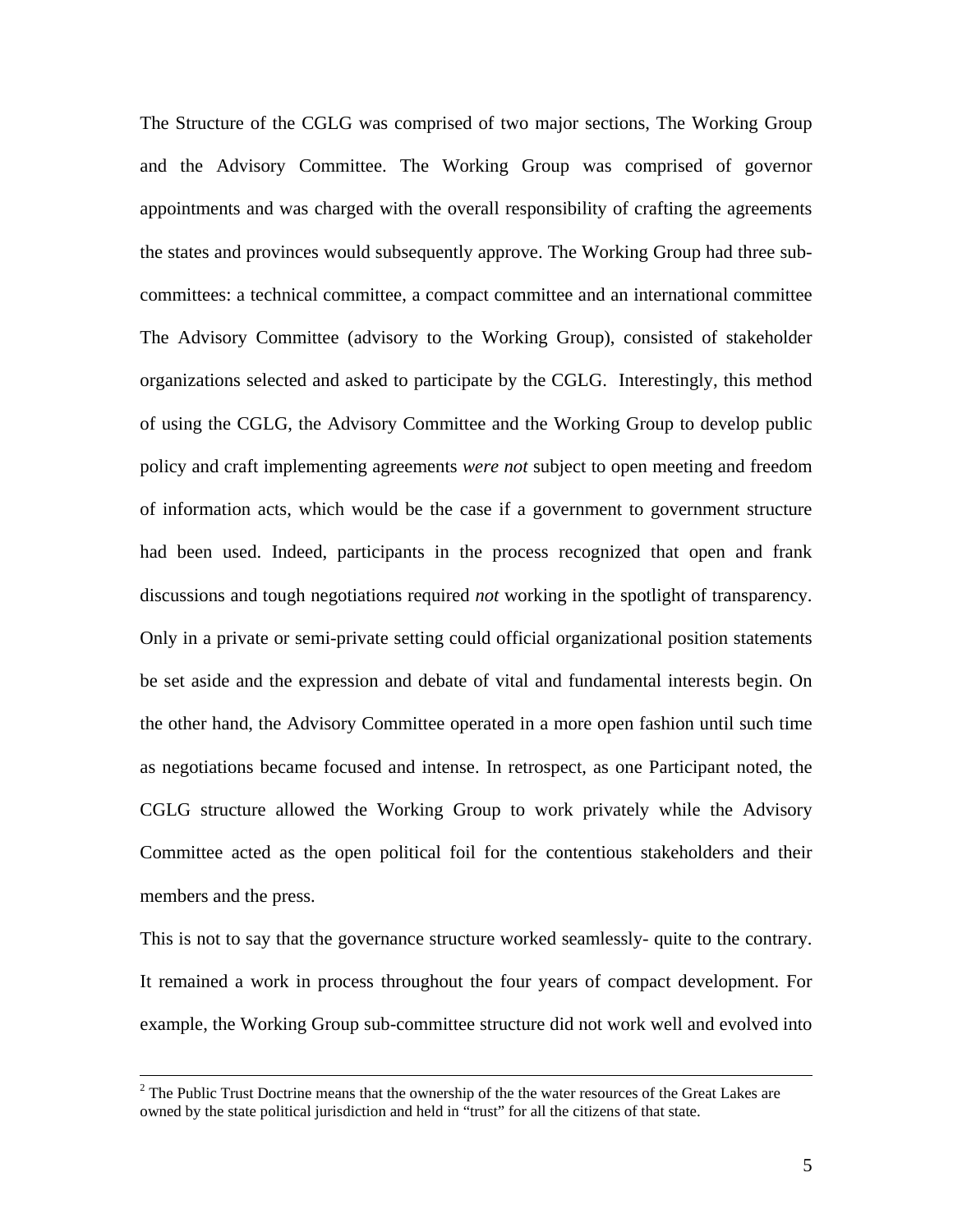a "committee as a whole". And, a small "management team" was formed to assist the Working Group and functioned similar to an informal board of directors providing a certain leadership.

The general structure of governance is depicted as:



#### **Pahl-Wosta Framing of CGLG**

## **Decision Making Process:**

The decision making processes of the CGLG was necessarily complex. Common rule based decision processes are block by the sheer complexity of the Great Lakes ecological, social, political and legal systems. This compelled a social learning decision process by the CGLG and is depicted below:

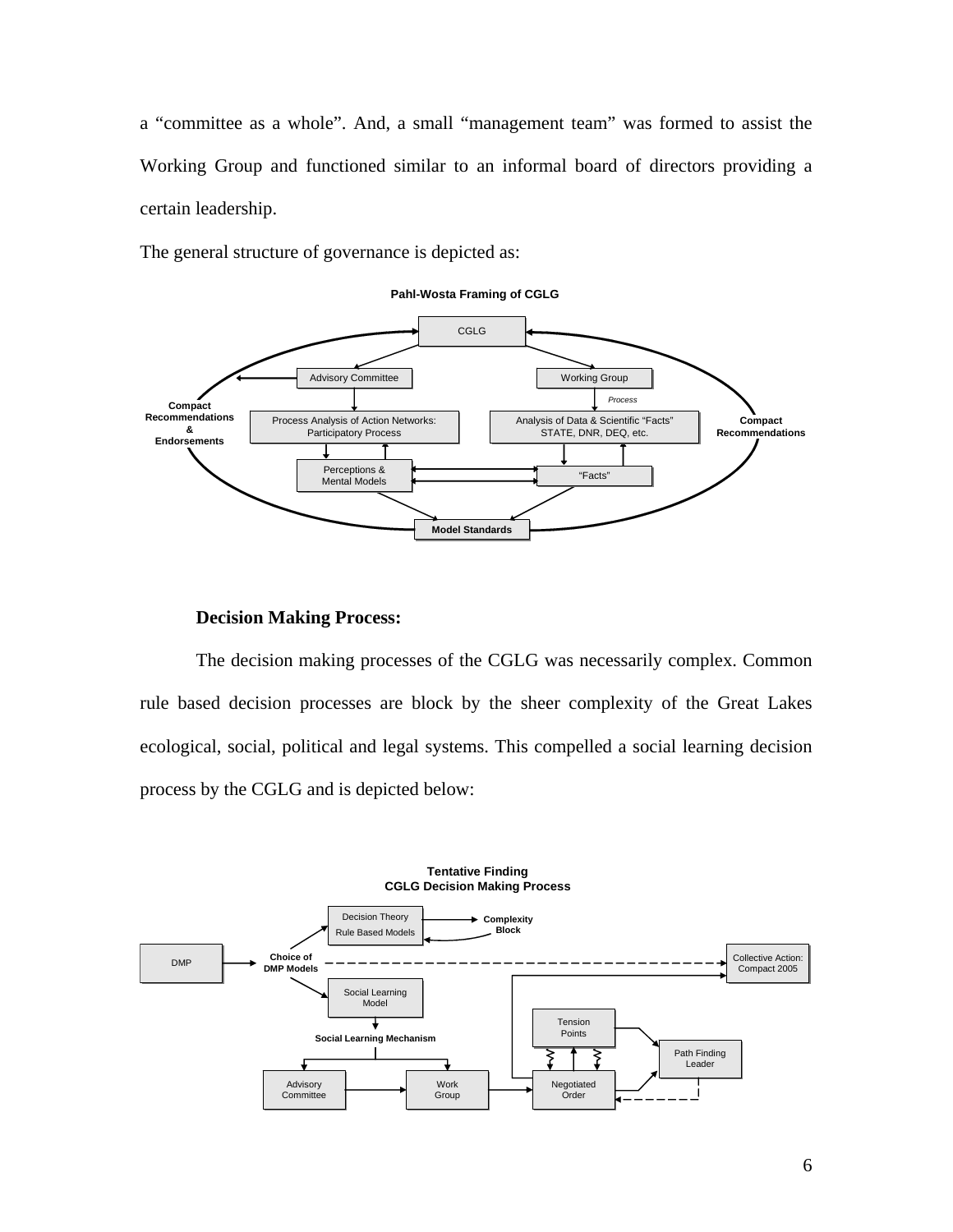# **Social Learning & Negotiated Order**:

Social learning and negotiated order are productive ways to view decisionmaking in thickly layered and complex collaborative efforts. They are distinct concepts with some overlapping elements. And, they stand as alternative forms of learning, knowing, problem definition, alternative policy development and decision choice in a venue where the stakes involved are high and the nature of the problem and solution choices are complex and uncertain (Bouwen & Taillieu (2004):



# **Pahl-Wosta: CGLG**

 Both social learning and negotiated order stand as alternatives to the classical goal oriented approach to decision making (Pahlt-Wostl, 2002). Classical, goal orientated decision making is focused on the goals of the decision making process rather than the decision process itself. An appropriate metaphor is using the quadratic equation for an appropriate math question. There is a given model to produce an answer to the posed question. The search is one of identifying and quantitative data and "calculating" an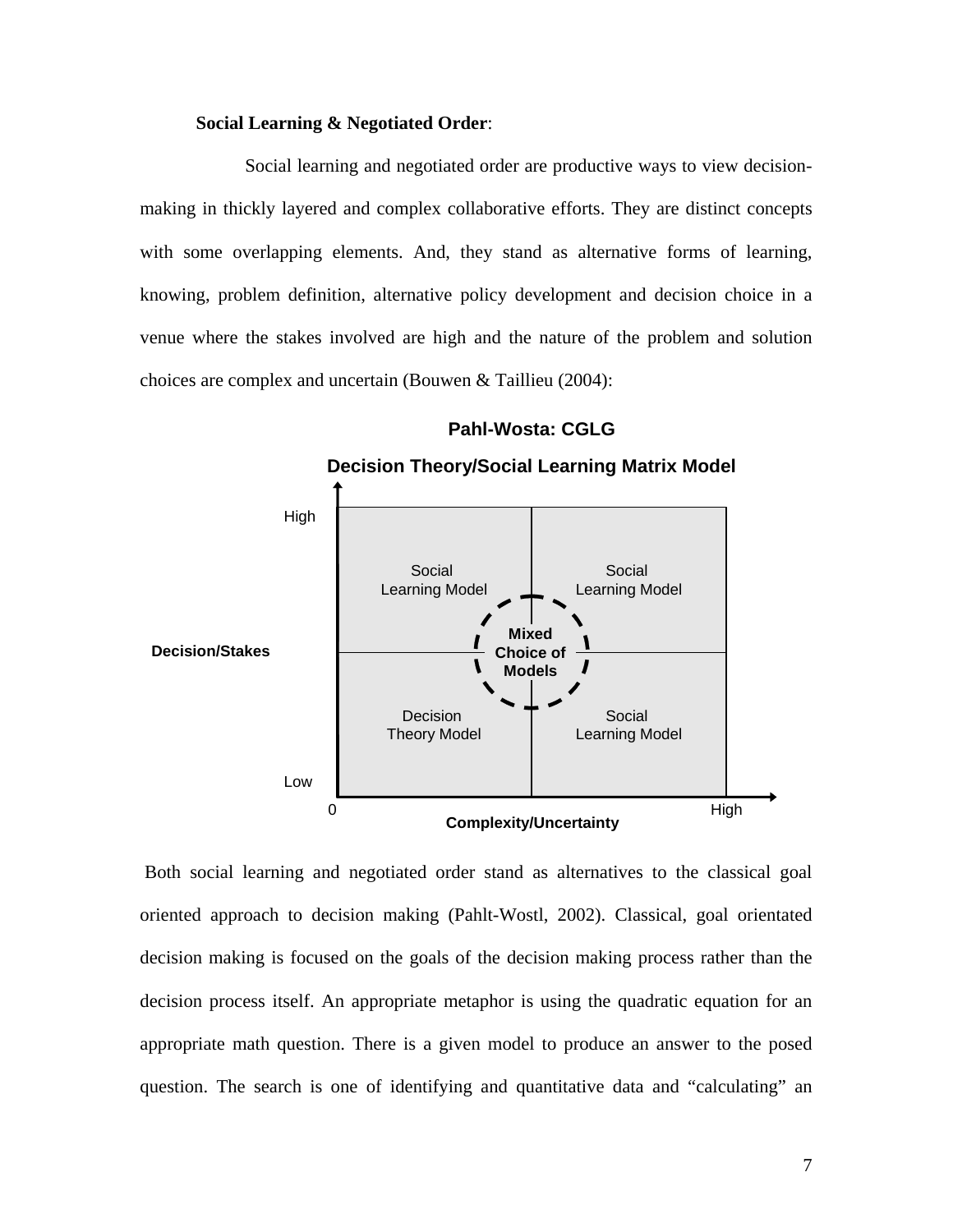answer or solution for the equation. Classical decision making is based upon the assumption that decision choices can be optimized in a closed conceptual space. The classical method may well be appropriate if the considered problem is well defined and uncertainties can be and are reduced and quantified. However, the process of collaborative action as between organizations, or within a given organization, is not so linear. Where there is significant complexity and uncertainty as to the problem presented or the appropriateness and efficacy of the possible decisions, the better route to decision alternatives and choices may be, and may need to be, much more circuitous and complex. For example, where the need for organizational or structural transformation underlies the problem under consideration, social learning and negotiated order are such alternative decision-making models. These alternative models focus on the process of the decisionmaking, rather then the decision itself. They represent *interactive* and *iterative processes* in the search for facts, problem framing, and generation and acceptance of alternative decision choices (Bouwen, 2004; Pahl-Wostl, 2002).

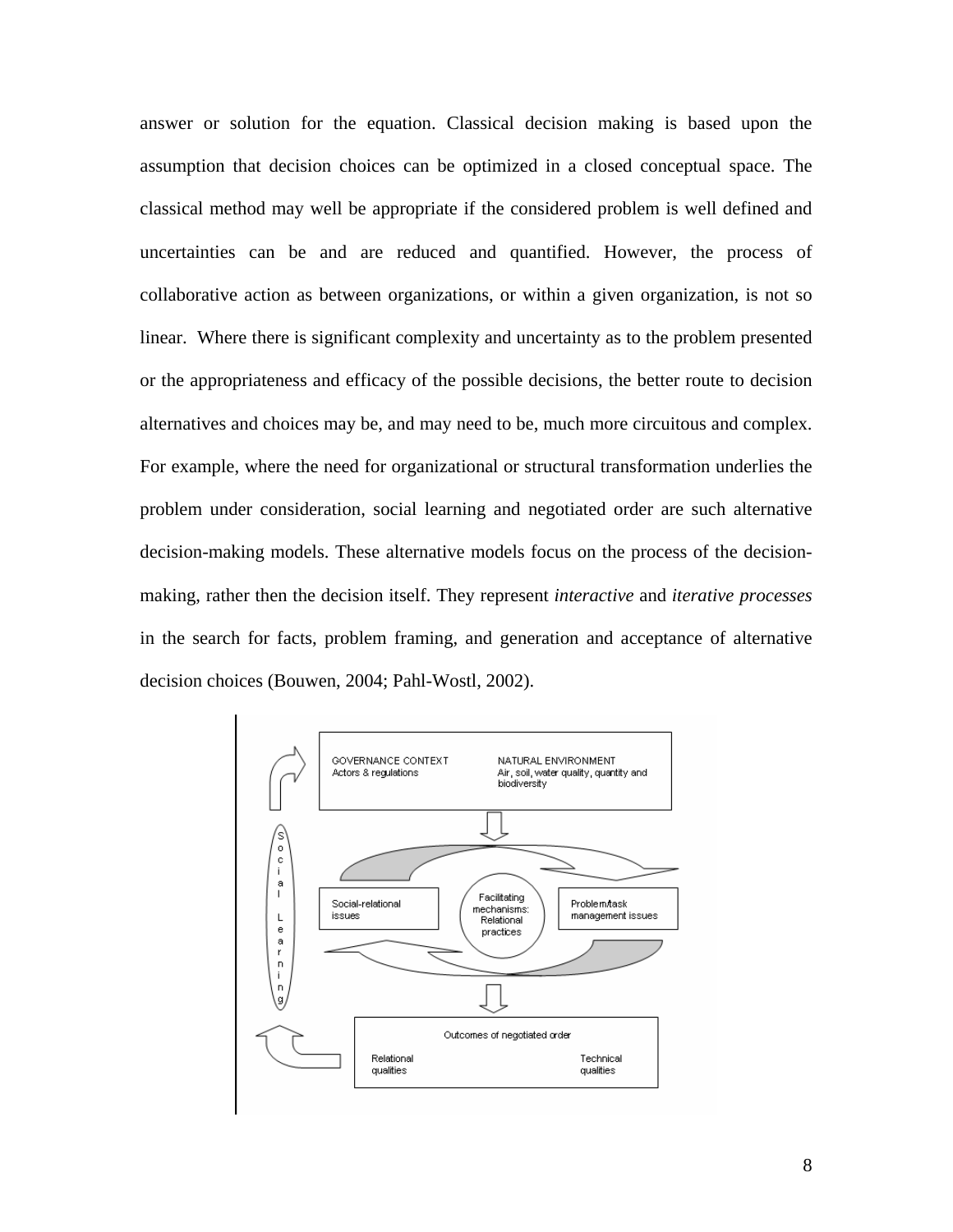The process of such decision making becomes a search for facts, problem framing, generation of policy or choice, and selecting amongst the alternatives. (Bouwen & Taillieu, 2004). Inter-organization collaboration and intra-collaboration within organizations is a difficult process. Social learning captures the interactive and iterative nature of the process of decision making in such a venue. The literature identifies relational and problem solving activities as underlying the process.

Relational activities are network focused on those involved or interested in the problem and include capturing the interest of stakeholders, mobilization of commitment to collaboration, connecting interest holders, negotiating roles and identities and aligning efforts and agreements. Problem solving activities focus on the knowing, learning and fact-finding. Problem solving activities include sharing perspectives on the issues, defining and identifying common issues and resources, generating and sharing information, exploring alternatives, selecting a strategy, planning action steps, implementation of choice and evaluating outcomes. These types of activities are interactive and iterative as policy choices evolve in the collaborative effort.

In the CGLG context, interviews of process participants clearly established that the social learning processes built relationships between participants, which evolved into respect and trust. Once some level of respect and trust was established negotiations began in earnest. Negotiated Order can be a part of social learning and in the case under study came out of social learning. It also can be a form of decision making itself.

Negotiated Order involves negotiating, explicitly or implicitly, formally or informally, the terms under which organizations (or peoples) will interact with one another presently or in the future. Terms of the negotiated order are fluid and are readily subject to changes

9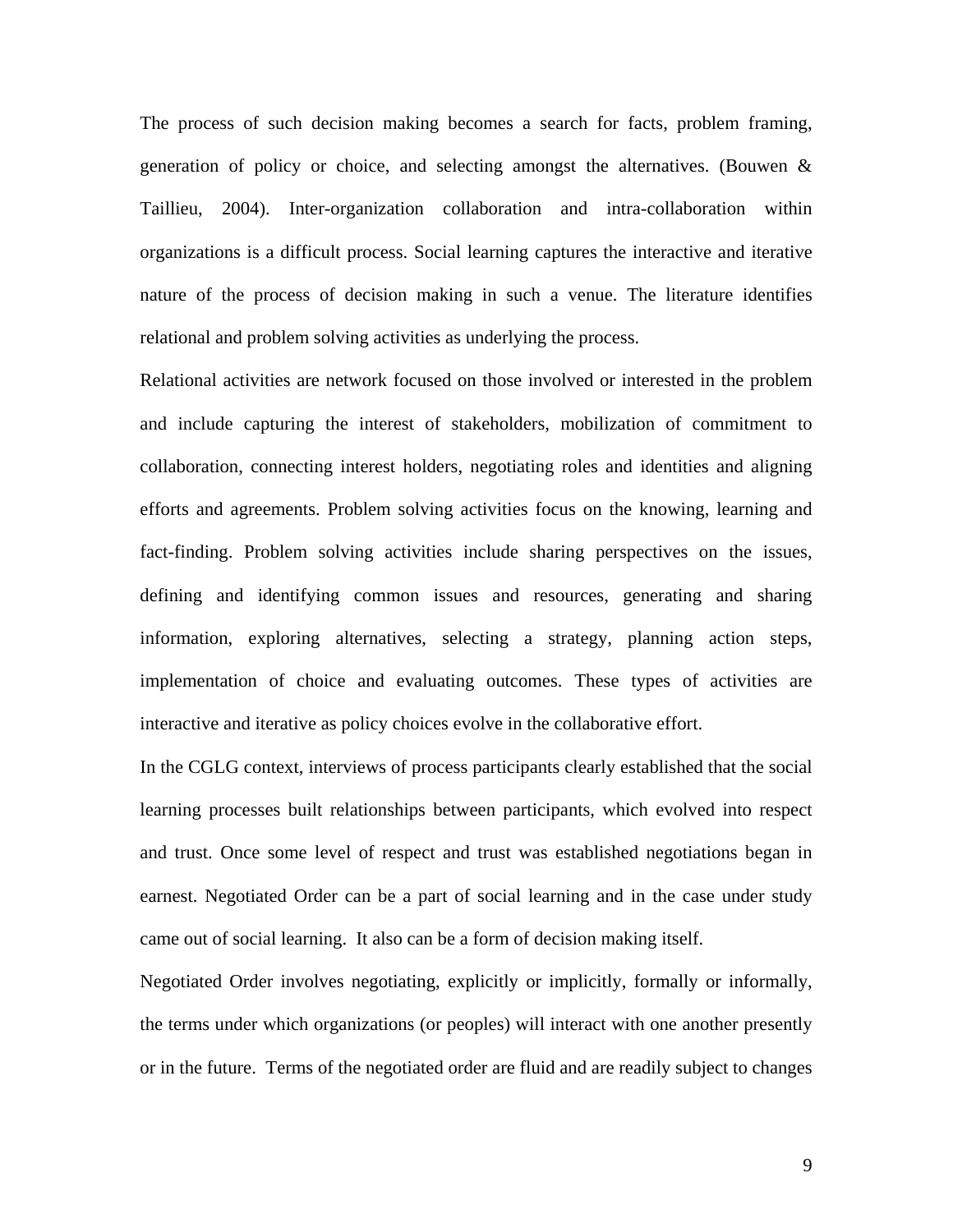as new events occur or new parties become involved. They are not mere modifications of established order. The terms of the order are new and are continuously reconstituted as needed (Nathan & Mitroff, 1991). Thus, negotiated order can have present, planned and emergent elements. It evolves into the interactive and iterative mode of the social learning decision-making model and has been identified as a key part of organizational effectiveness, leadership and "skilful process" (Hosking & Morley, 2003).

Negotiated order is particularly useful in complex situations where problem framing may be difficult and in domains where substantial networks have, or need to be, developed. Like social learning, negotiated order is a decision-making model appropriate for complex situations where problem identification and framing exist and effectiveness of decision choices pose significant uncertainly.

The research project underlying the current panel discussion was a qualitative study undertaken to determine the roles of leadership, governance and decision-making processes in the thickly layered and complex political and social environment of the Great Lakes St. Lawrence River Basin.

 Social learning and negotiated order is a common form of evolving policy alternatives and decision making in the public sector. Admittedly, those processes of decision making take longer in the public sector, but the more detailed, interactive, iterative and evolutionary nature of assembling facts, problem framing, policy alternative generation, and policy choices – an appreciative inquiry [Cooperrider & Whitney 1999]- tends to result in better decision-making over time. It is a process from which the private and notfor-profit sectors can learn important governance lessons.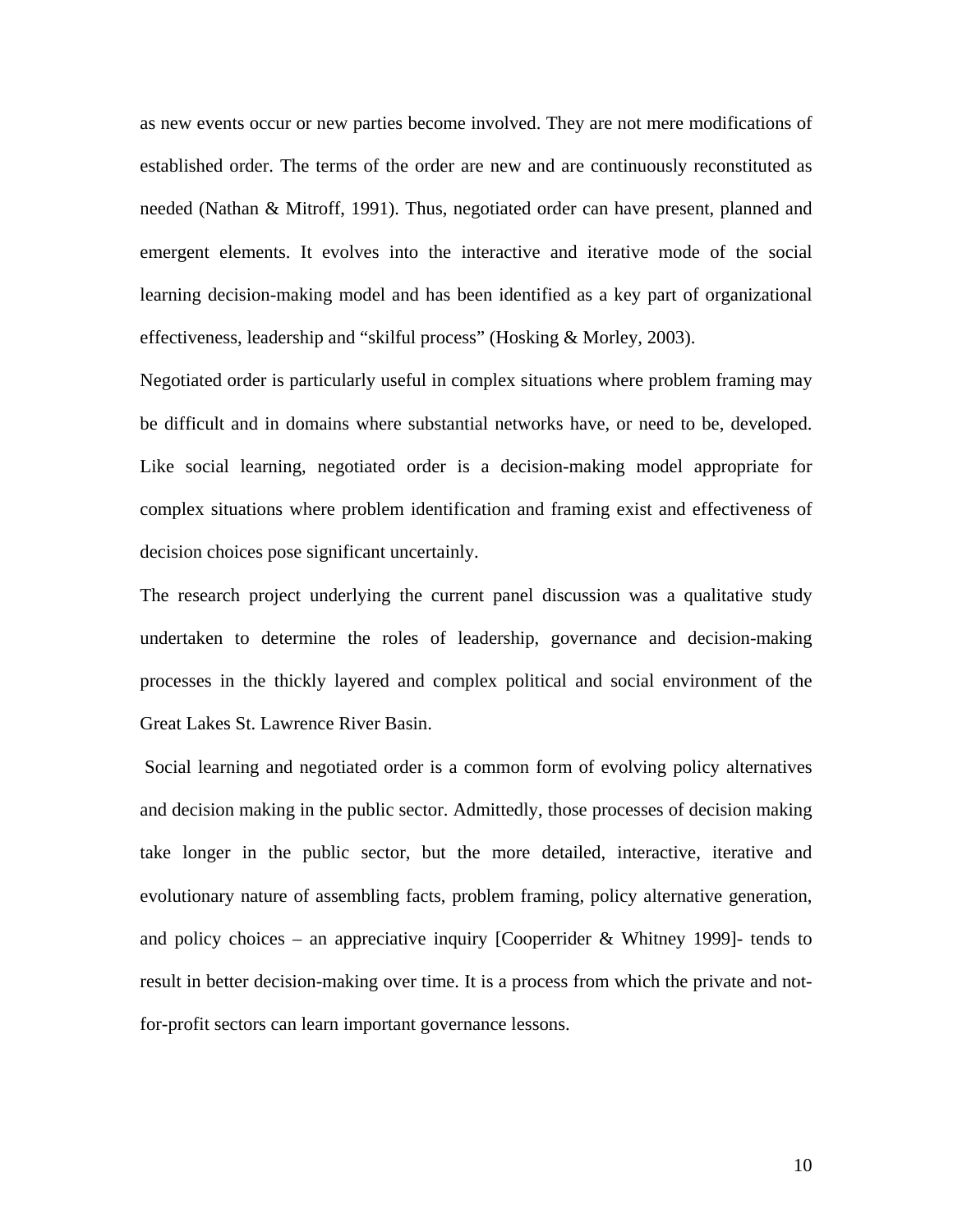Notwithstanding the complex and difficult geo-political situation, within the Working Group and Advisory Committee had to work, remarkable few people were involved at the tough level of the negotiated order. This comports with Core Group Theory. In the CGLG situation that core group consisted of representatives of the Working Group, a conservation group, an industry group and a representative from a major industry water user. This was the core group that was the major architect(s) of the compact and the sustainable water resources agreements.



**Core Group Governance Structure**

# **Concluding Comments**

 The results of this study have implications for practitioners and researchers interested in how to improve organizational effectiveness in complex multi-party settings by implementing and improving social learning and negotiated order as a decision making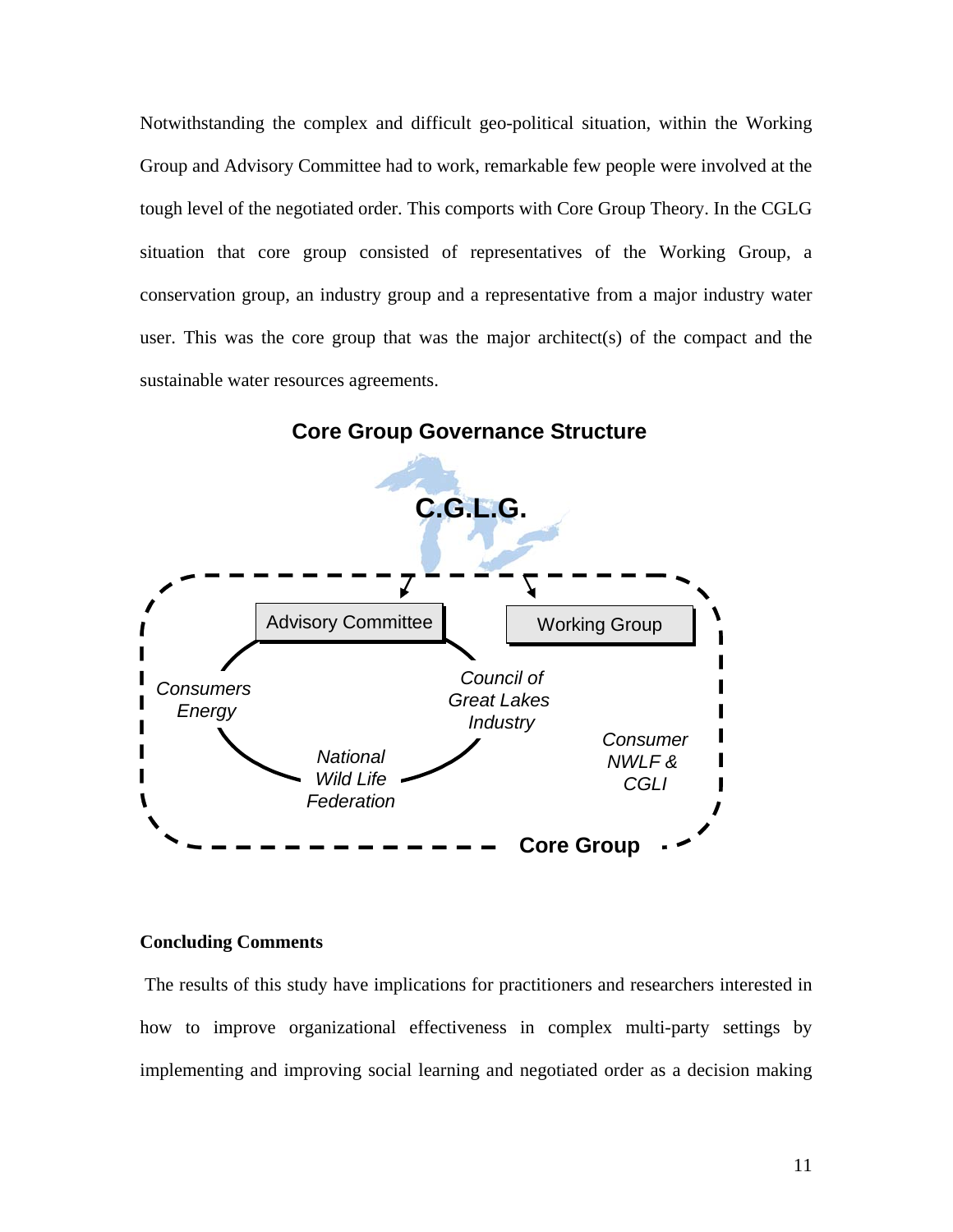model. There is a constellation of theories at play including collective action theory, decision sciences, core group theory, etc. Some of these are complementary and overlapping. What this author considered the integrating notion is complexity theory. That is, organizations are complex creatures, existing and operating in a complex and changing larger environment. When that environment changes, the organization must react to that change. The CGLG is such a complex organization. In response to the threat of mass water diversions outside of the Great Lakes Basin, it responded by adapting to that change by evolving a new regulatory regimen, using a complex social learning process to produced that new regimen. So, I suggest that that Complexity Theory may be the integrative mechanism to link the major concepts of Core Group, Collective Action, Social Learning, and Negotiated Order Theory.

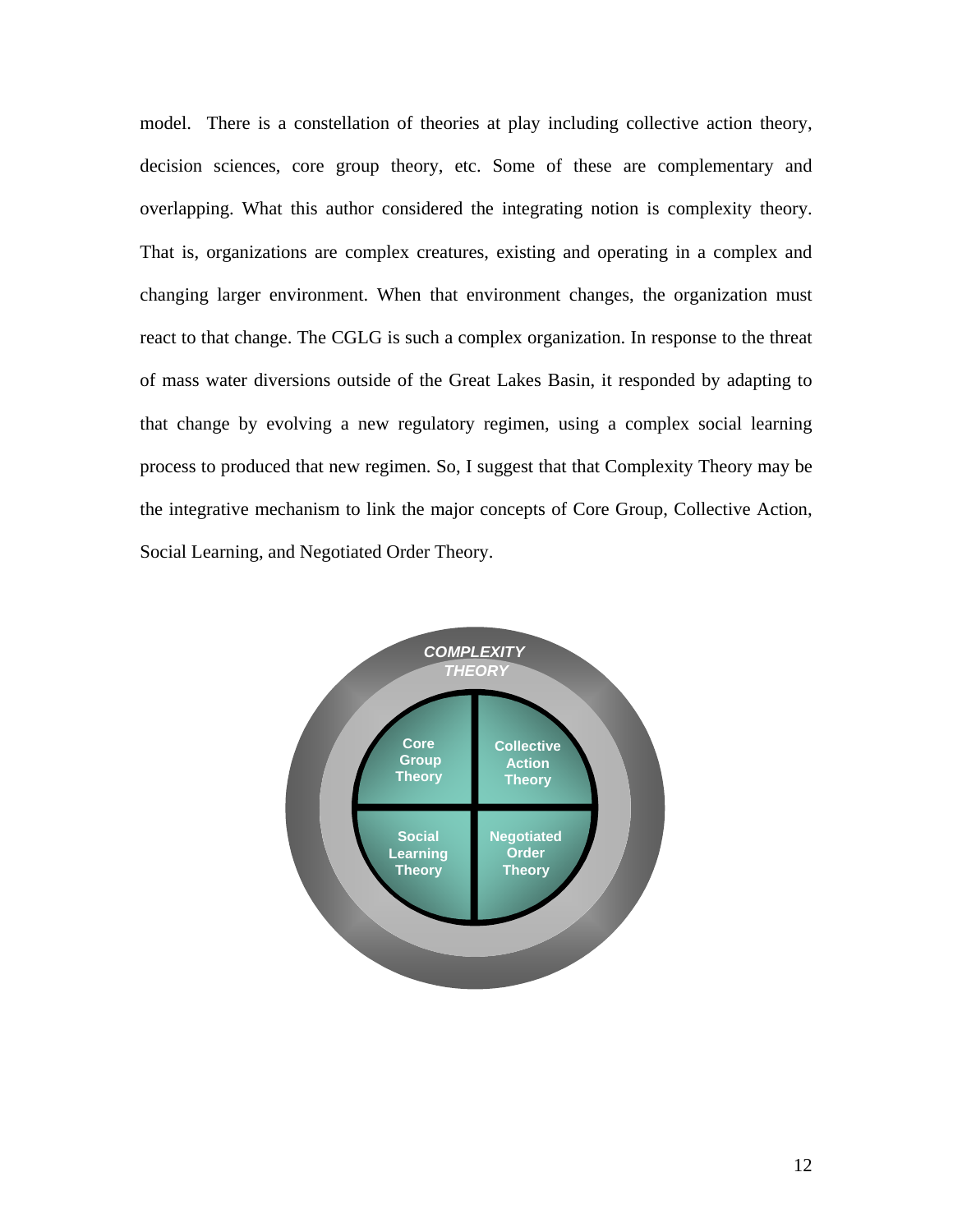Finally, the process of evolving an new and enforceable regulatory regimen on the Great Lakes water resources is not complete. At the time of writing this paper the CGLG water agreement is pending in the various state legislatures of the Great Lakes States. Only Minnesota and Illinois have passed the legislation. It is pending in the others. Time will tell if the effort is ultimately successful.

### **Selected References**:

Astley, W.G., "*Toward an Appreciation of Collective Strategy"* (1984), Academy of Management Review, 9(3): Pgs 526-536

Blomquist, William and Elinor Ostrom, "*Institutional Capacity and The Resolution of a Commons Dilemma",* (1985), Policy Studies Review, 5(2): Pgs 383-393

Bouwen, Rene' and Tharsi Taillieu, *"Multiparty Collaboration as Social Learning for Interdependence: Developing Relational Knowing for Sustainable natural Resources Management", (2004), Journal of Community & Applied Social Psychology, 14(3): Pgs* 137-153

Brown, M.H. and Dian-Marie Hosking, *"Distributed Leadership and Skilled Performance as Successful Organization in Social Movements",* (1986), Human Relations, 39(1): Pgs 65-79

Child, John, *"Organizational Structure, Environment and Performance: The Role of Strategic Choice",* (1972), 6(1): Pgs 1-22

Child, John and David Faulkner, Strategies of Co-Operation: Managing Alliances, Networks & Joint Ventures, (1998), Oxford University Press. ISBN 0-19-877-484-2

Dienesch, Richard K. and Robert C. Linden, *"Leader-Member Exchange Model"*, (1986), Academy of Management Review, 11: Pgs 618-634

Eisner, Marc, Allen, *"Corporate Environmentalism, Regulatory Reform, and Industry Self-Regulation: Toward Genuine Regulatory Reinvention in the United States",*  Governance (April, 2004), 17(2): Pgs 145-167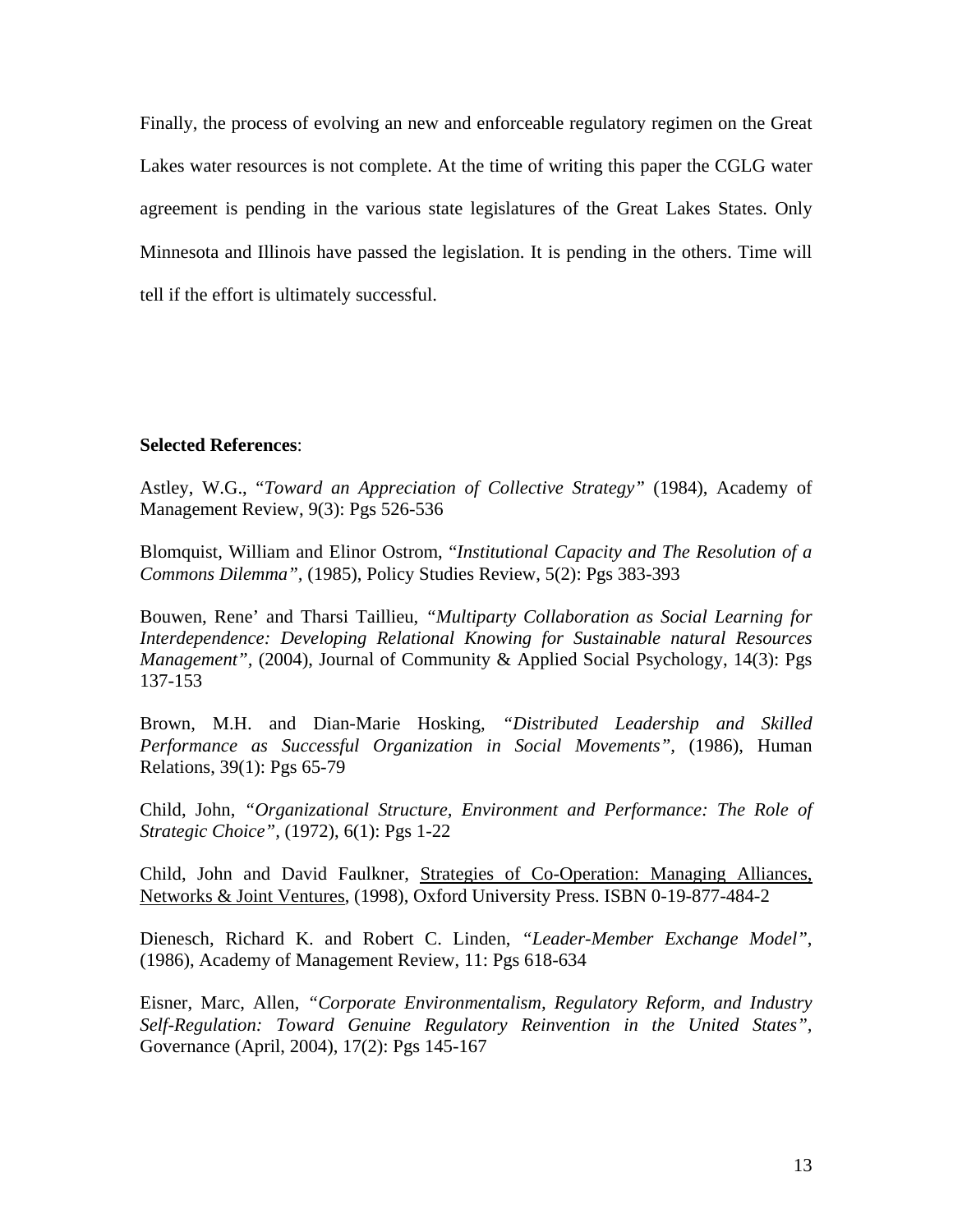Fiedler, Fred E. and Joseph E. Garcia, New Approaches to Effective Leadership: Cognitive Resources and Organizational Performance, (1987), Wiley, N.Y., New York (Also: Neider, Linda and Chester A. Schriesheim, Review Authors, Administrative Science Quarterly, (March1988), 33, 1: Pgs 135-140)

Frankfurter, Flex and James M. Landis, "*The Compact Clause of the Constitution-A Study In Interstate Adjustments"*, (1925), Yale Law Journal, Vol. XXXIV, No. 7 (May 1925), New Haven, Conn.

Gray, Barbara, *"Conditions Facilitating Interorganizational Collaboration",* (1985), Human Resources, 38(10): Pgs 911-936

Gray, Barbara and Sonny S.Ariss, *"Politics and Strategic Change Across Organizational Life Cycles"*, Academy of Management Review, (1985). 10(4): Pgs 707-723

Gray, Barbara and T.M. Hey, *"Political Limits to Interorganizational Consensus and Change"*, Journal of Applied Behavioral Science, (1986), 27(2): Pgs 95-112

Gray, Barbara, Collaborating: Finding Common Ground for Multiparty Problems, (1989), Jossey-Bass, Inc., San Francisco, Cal

Gray, Barbara, "*Strong Opposition: Frame-based Resistance to Collaboration*", (2004), Journal of Community & Applied Social Psychology, 14(3): Pgs 166-176

Hackett, Steven C., Heterogeneity and the Provision of Governance for Common Pool Resources, (1992), Journal of Theoretical Politics, 4(3): Pgs 325-342

Hall, John Stuart, *"Reconsidering the Connection Between Capacity and Governance",*  (March 2002), Public Organizational Review, 2(1): Pgs 23-43

Hall, Noah D, "*Toward a New Horizontal Federalism: Interstate Water Management in the Great Lakes Region"* (2006) University of Colorado Law Review, Fall 2006 (To be Published), Boulder, Colorado

Hosking, Dian-Marie and Chester Schriesheim, *"Review: Improving Leadership Effectiveness: The Leader Match Concept"* (September1978), Administrative Science Quarterly, 23(3): Pgs 496-505

Hosking, Dian-Marie, *"Organizing, Leadership and Skilful Process",* (March 1988), Journal of Management Studies, 25(2): Pgs 147-166

Huntly, Chase, *"Case Study: Transboundary Collaboration in Ecosystem Management: Integrating Lessons from Experience: Okanagan River Basin",* (April 17, 2001), University of Michigan School of Natural Resources & Environment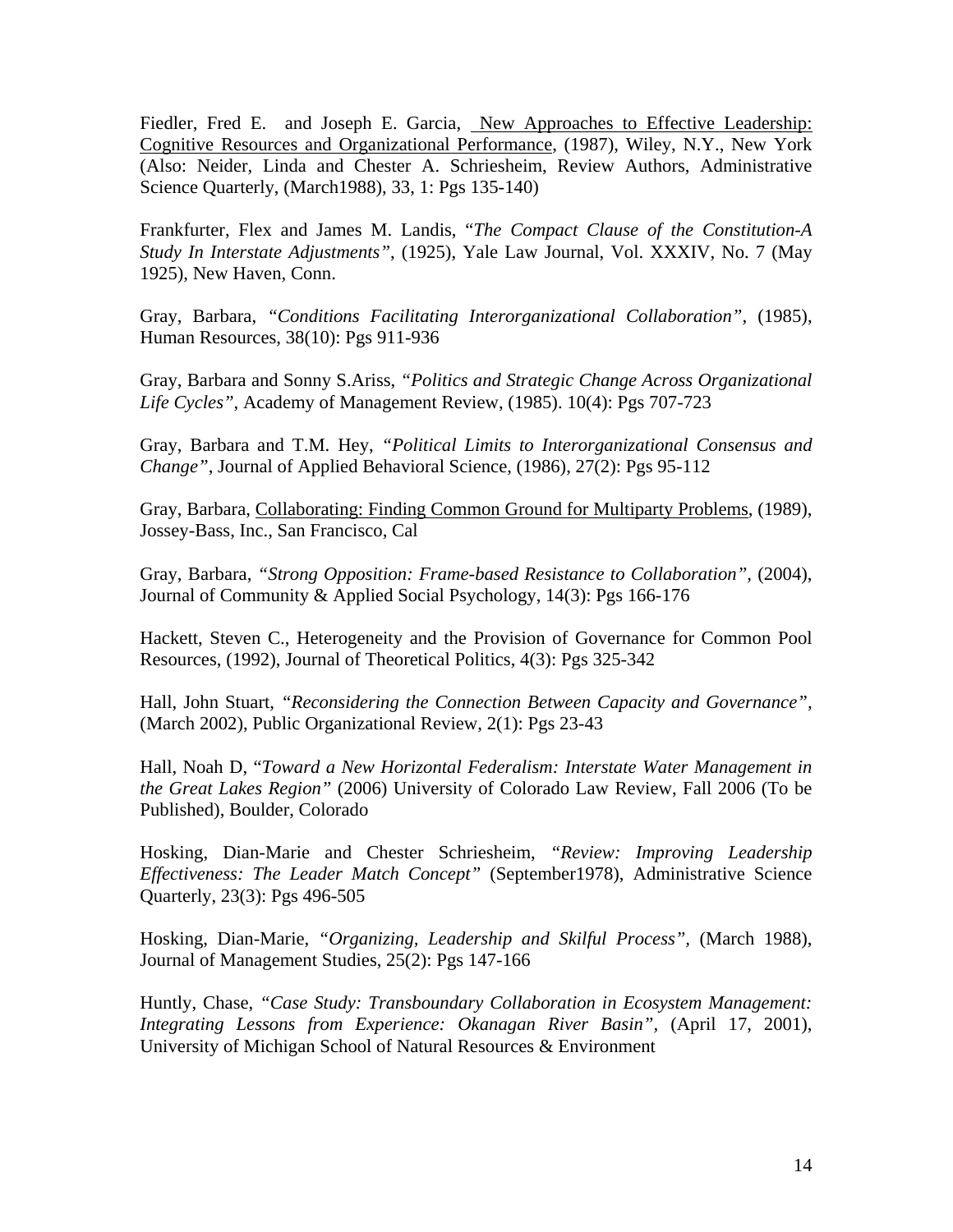Ketli, Donald F., *"The Transformation of Governance: Globalization, Devolution and the Role of Government",* (November 2000), Public Administration Review, 60(6): Pgs 488- 497

Kleiner, Art, "Core Groups: A Theory of Power and Influences for Learning Organizations", (2003), Journal of Organizational Change Management, 16(6): 666-683

Lake, Ronald, LaDue and Robert Huckfeldt, *"Social Capital, Social Networks & Political Participation",* (September 1989), Political Psychology, 19(3): Pgs 567-584

Long, Norton, *"Power and Administration"*, Public Administration Review, (1949), 9(4): Pgs 257-264

McCay, Bonnie J., James M. Acheson, The Question of the Commons: The Culture of Ecology of Communal Resources, (1987), The University of Arizona Press, Tucson, Arizona; Ostrom, Elinor, Chapter 12, *"Institutional Arrangements for Resolving the Commons Dilemma: Some Contending Approaches"*; Pgs 250-265; Townsend, Ralph and James A. Wilson, "An Economic View of the Tragedy of the Commons", Pgs 311-326

 Moore, Suzanne, *"Sources of Social Capital in Community Engagement Efforts",* (Fall 2004), Case Western Reserve University, Weatherhead School of Management, EDM Program  $(1<sup>st</sup> Year Paper)$ 

Morley, Ian E. and Dian-Marie Hosking, *"Leadership, Learning and Negotiation in a Social Psychology of Organizing"*, (2003), www.geocities.com

Mumme, Stephen P. and Helen M. Ingram, *"Community Values in Southwest Water Management",* (November 1985), 5(2): Pgs 365-381

Nathan, Maria L., *"The Use of Negotiated Order Theory as a Tool for Analysis & Development of an Interorganizational Field",* (1991), Journal of Applied Behavioral Science, 27(2): Pgs 163-180

Neider, Linda L. and Chester A. Schriesheim, *"Review: New Approaches to Effective Leadership: Cognitive Resources and Organizational Performance",* (1988), Administrative Science Quarterly, 33(1): Pgs 135-140

Olson, Mancur, Jr., The Logic of Collective Action: Public Goods and the Theory of Groups, Harvard University Press, Cambridge, Mass. (1965)

Ostrom, Elinor, Governing the Commons: The Evolution of Institutions for Collective Action (1990), Cambridge University Press, NY, NY (ISBN-10 0-521-40599-8)

Ostrom, Elinor, "*Community and The Endogenous Solution of Common Problems"*, (1992), Journal of Theoretical Politics, 4(3): Pgs 343-351